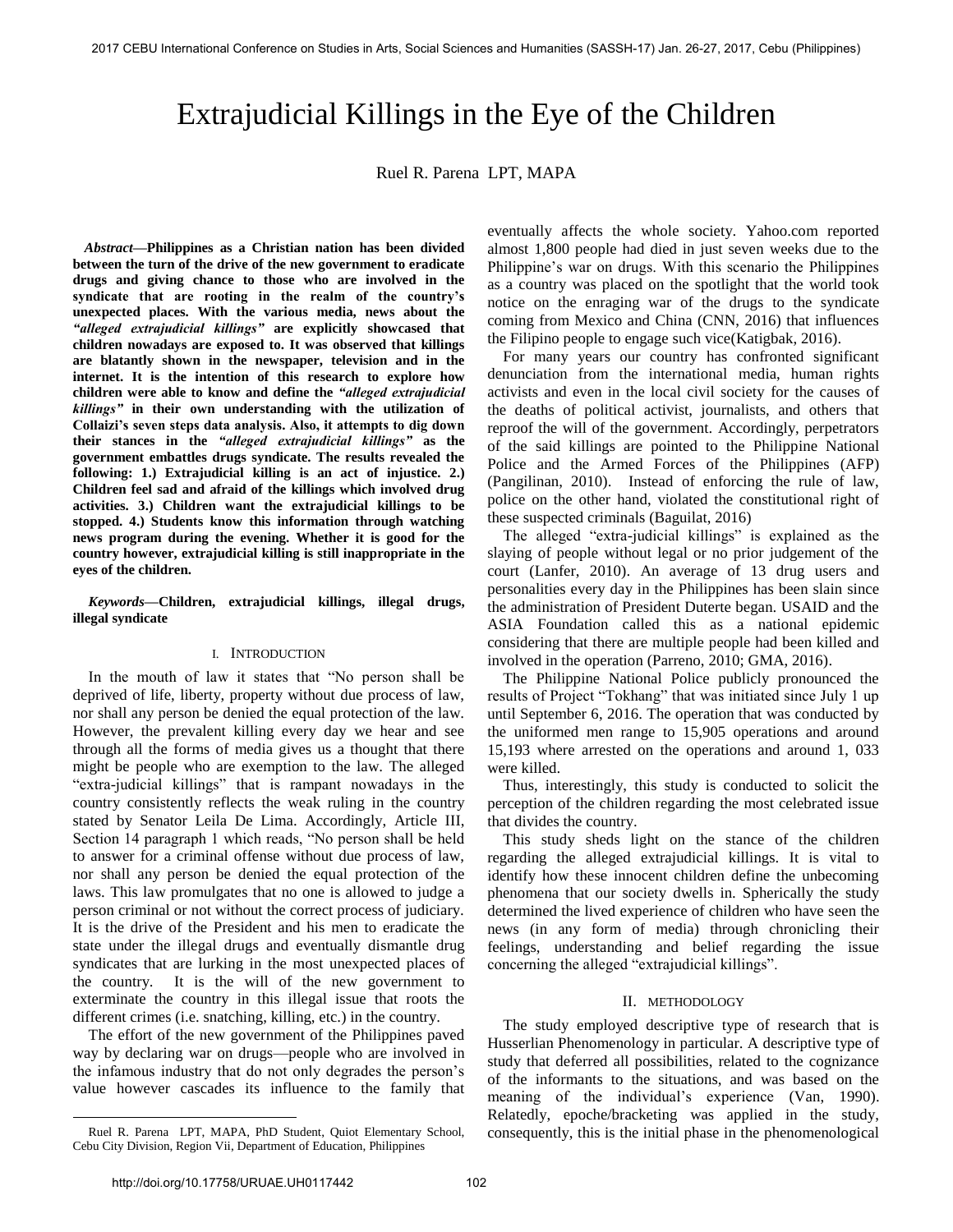reduction procedure(Moustakas, 1994).All the predetermined ideas about the phenomena were set aside or were bracketed at hand to the greatest extent possible. In this process, the researcher is able to fully comprehend the lived experience of the participants' point of view. The study used purposive samples in identifying samples, the researcher included the eligibility inclusion and exclusion criteria for the researcher to rightfully choose the subjects that are essential in the process and choose those subjects that are not necessary in the study.

 In analyzing the data of this study, the researcher followed the Collaizi's Method. The following steps represent Collaizi'sprocedure in conducting phenomenological data analysis (Sanders, 2003; H.J. Speziale & Carpenter, 2007) that: (1) reading and re-reading of each transcript is a must to generate a sensible thought about the whole content; (2) for the individual transcript, important testimonials that relates to the phenomenon under the study should be culled; (3) meanings should be generated from the valuable statements from the informants; (4) the meanings are then segregated into different categories, groups of themes and themes; (5) the outcomes of the study should be cohesively exhausted to the phenomenon under study; (6) the basic structure of the phenomenon should be termed; and then (7) justification of the findings of the study should be pursued from the research informants to equate the researchers' descriptive results with their experiences.

## III. RESULTS AND DISCUSSION

The study showed a very remarkable repercussion towards the issues concerning the extrajudicial killing in the present times. This portion of the study details how the children learn about the issues regarding the extrajudicial killings. Thus, how they defined and felt such activities in the country nowadays are also elaborated.

## **Extrajudicial Killing Is An Act Of Injustice**

Children were able to identify such proposition directly to the point because of the obvious scenarios in the different media where access towards sighting videos and reports regarding this matter are easily seen. That even themselves were able to see some of their neighbors were not able to escape from the killing. A large amount of killings have been conducted at the victims' vicinity, work or in between and the shooter was masked and made a very quick escape through riding a motorcycle (Melo, 2007).

 The haste of violence and killings in the present times signifies the instability and weakness of the politics in the country (Martin, 2007 ). Each extrajudicial killing perpetually creates a question about the rights and due process of the citizens in the country (Tatad, 2016). Thus, in the present time, EJK is always rationalized as the victim deserved to be killed (Casiño, 2016)

> *"Extrajudicial killings are killing people even if you don't really know if they truly did the crime or did something that is not good to the society".*

 Informant No. 21, Transcript No. 1, Line Number33-34

*"They were killing people, innocent or not, I mean killing without evidence".* 

Informant No. 3, Transcript No.5, Line Number5-6

*"My knowledge about EJK is that there are people who kill innocent people, once they shot the person who are suspected for a drug use and running, they put a message above the body of that person which says:'Don't follow me, I am a drug lord,' (Druglordako, wag tularan)".*

Informant No. 10, Transcript No.11, Line Number 15-16.

*"I don't like the idea of killing directly those people who are involved in drugs, instead, jail them and follow due process".* 

> Informant No. 39, Transcript No.5, Line Number 37-38

The children really defined the alleged "extrajudicial killings" as very negative considering that there was already a practice of violence where the citizens become insensible to the fact killing is a deterrent to the delinquents and this help solve our dilemma of drugs and bring it under control(Laiko, 2016).

## **Sad and Afraid**

Unearthing the cause of the killings basically will show us the drug related activities. The dreadful happening of those people who were salvaged and killed in the middle of their family or even outside with their friends are hanging around caused traumatic experiences to children even though they are not related to or just hearing the news. I can decipher regarding the idea of cleaning the Philippines with this problem, however, this cannot deny the fact that shoot to kill is not acceptable to Christians. Accordingly, when did fighting fire with fire actually work in solving this kind of problem (Katigbak, 2016).

 Undeniably, it was actually the President who imposed the shoot-to-kill orders to the Philippine National Police (PNP) when these suspects resist, he, too, in his prerogative that even civilians can arrest and kills criminals for self-defense and citizen arrest if necessary (McKirdy, 2016).

> *"I feel bad; you don't have the right to kill a person".*

Informant No. 12, Transcript No.16, Line Number 20-21.

*"I will not approve it, because "EJK" is not food good, because there were lots of innocent people that were killed in the operations".*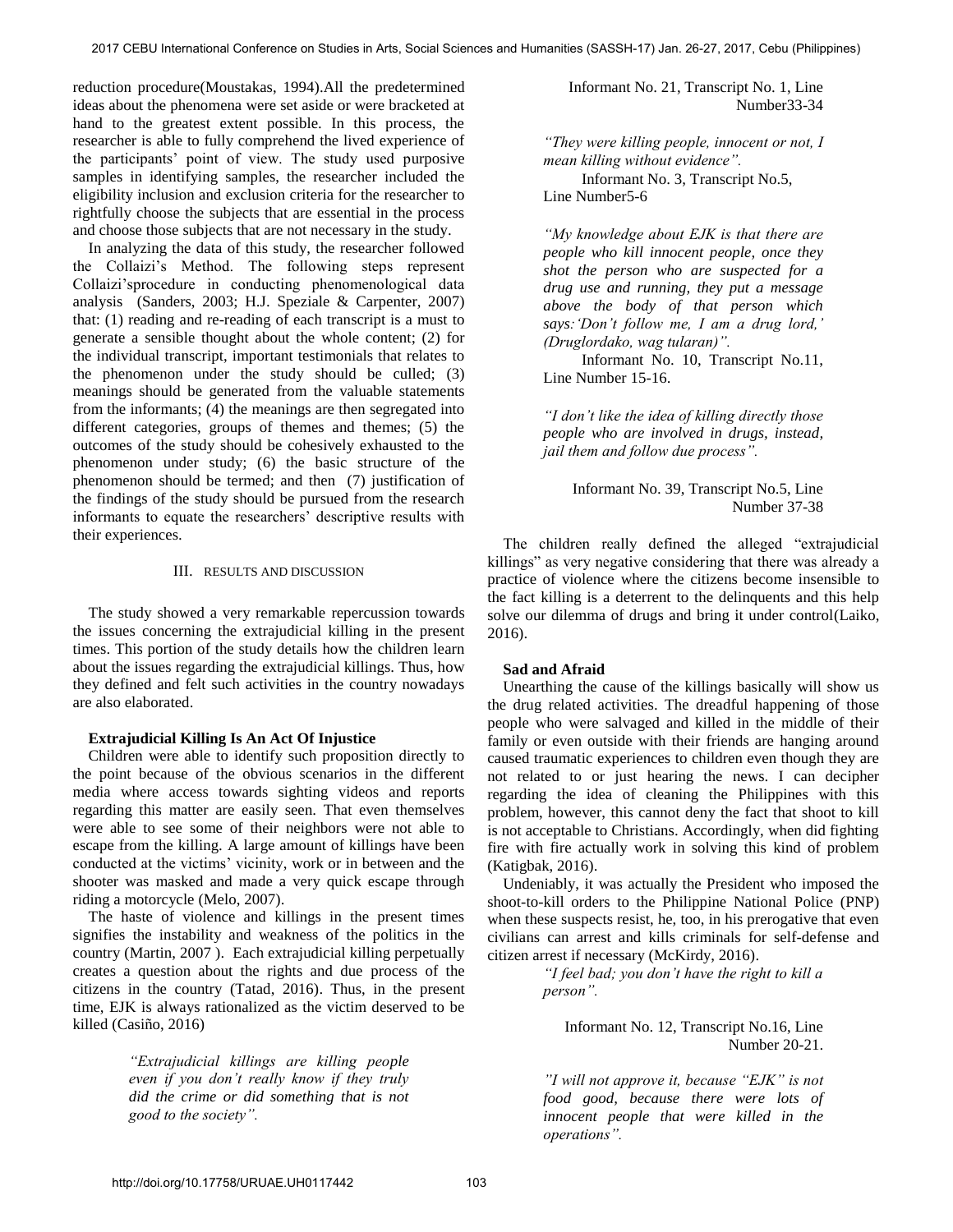Informant No. 8, Transcript No.11, Line Number 10-11.

*"I feel angry because they don't give the sinners a chance to live".* 

Informant No. 14, Transcript No.18, Line Number 24-25

*"I feel sad because there are a lot of people die every day and there are no cases filed in the police".* 

 Informant No. 21, Transcript No. 25, Line Number 31-32

*"It makes me sad knowing the fact that those innocent persons who were killed were not able to be given justice".* 

Informant No. 7, Transcript No. 9, Line Number 8-9

## **Extrajudicial Killings Should Be Stopped**

.

 The Extrajudicial Killing has been experienced in the country not only during this administration. Previous administrations like Marcos, Aquino, Estrada, Arroyo and even during Pinoy EJK has been experienced however the degree and the number of killing is not par as of before (Katigbak, 2016). The news that exposed Philippines to the international arena had been taking a downward trend regarding the increase of cases the alleged extrajudicial killings (Gonzales, 2016).

 Philippines has been labeled that our judicial system in terms of EJK is very expensive, lingering and very inefficient ((AHRC), 2016). There were already bulks of cases filed before the administration of Duterte. However, it increases, thus, not a single case has been resolved (Jesus, 2016).

> *"I do not agree about allowing EJK because it is injustice, it is not fair. People lose their opportunity to continue their lives and fulfill their dreams because they are killed without proper trial. I am afraid if my family or the family of my friends will be one of the victims of that".*

Informant No. 17, Transcript No. 21, Line Number 25-26

*"I think they should be jailed first because if they are killed directly, I think there will be lots of family who will lose loved ones".* 

Informant No. 13, Transcript No. 17, Line Number 22-23

*"Don't kill, stop EJK. Catch them first so that they will not do it again, they will learn how to keep away from drugs".* 

Informant No. 21, Transcript No. 25, Line Number 31-32 *"It looks like that they don't know justice to those civilians. They kill directly without knowing if they really are drug pushers, or users. This should be stopped".* 

Informant No. 36, Transcript No. 25, Line Number 45-46

*"This is not good, this should be end EJK. They should not kill, it is better that they will prove that they are drug users and sellers".* 

> Informant No. 2, Transcript No. 6, Line Number 3-4

## **Watching news and internet accessed students to know this information**

 The easy access of the cheap internet in the community allows students to be informative regarding the extrajudicial killings. The news flashed in the newsfeed in their facebook accounts give a direct material where they are able to identify the happenings within the society. Another agent that gives a factual information regarding EJK is the news programs that reports morbid reality of the killings every day.

 News program like TV Patrol, 24 Oras and the likes are the common news portal that the children watched while waiting for their favorite series in television. Also, in prints, still children are able to take notice news in the newspapers such as in the local or in the national newspapers. Children are not novice regarding social phenomenon, unlike the previous generations, where information are monopolized and the access towards these news are limited.

> *"I got this news in TV and Facebook."* Informant No. 18, Transcript No. 11, Line Number 27-28

*"Well heard it from the radio while I was sweeping the floor at home."* Informant No. 48, Transcript No. 21, Line Number 69-70

*"I got it in newspaper and radio. Also, my parents told me about these happenings. "*

Informant No. 30, Transcript No. 16, Line Number44-45

*"Our radio made me aware about extrajudicial killings, and I listen 99.5 too."*

Informant No. 28, Transcript No. 17, Line Number 40-41 *"My Lolo is buying newspaper every day, that's why I knew all these, also we watched TV Patrol every night"*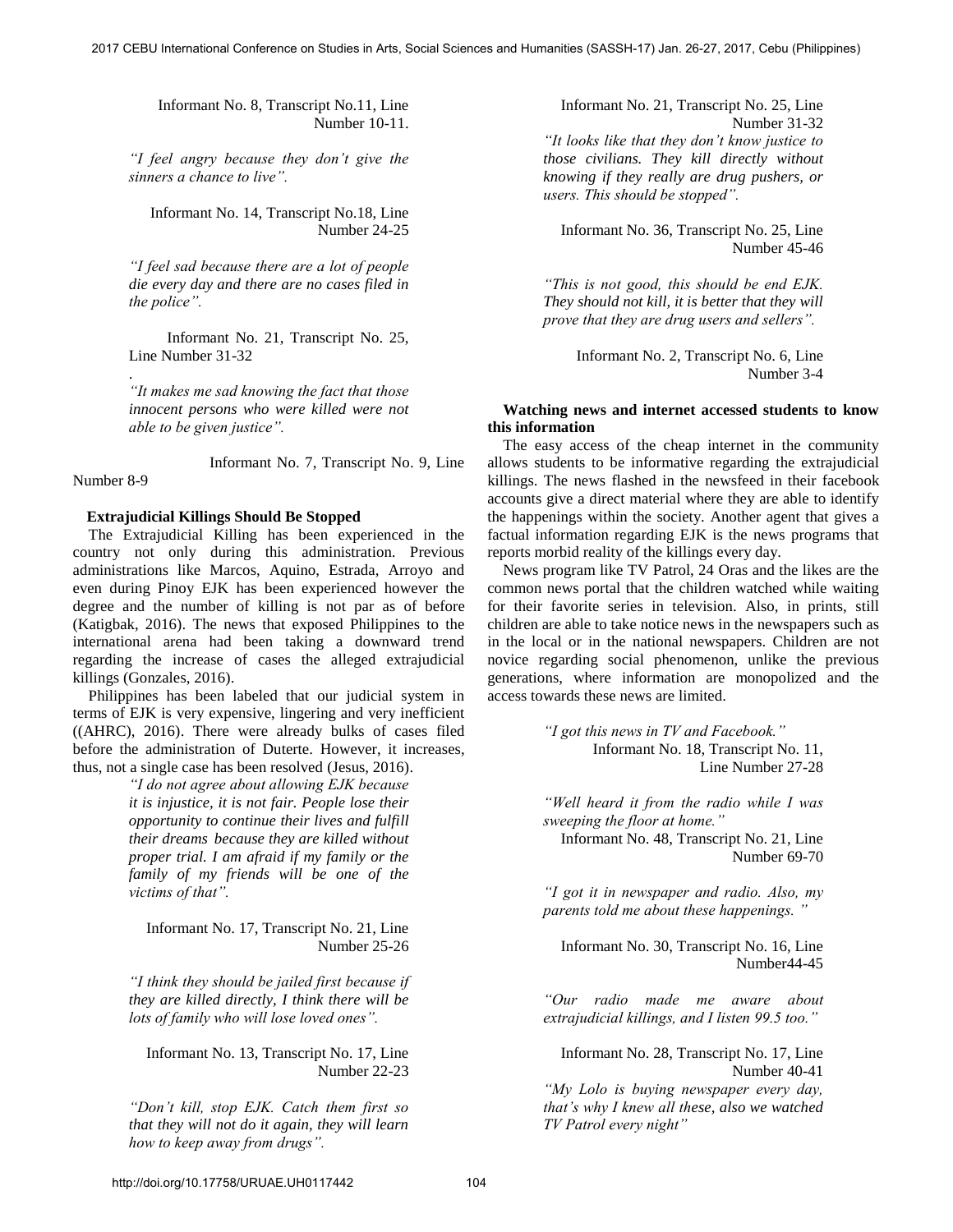Informant No. 1, Transcript No. 5, Line Number 1-2

*"I got this information because I watched news, 24 Oras in our neighbor every night".* 

Informant No. 50, Transcript No. 17, Line Number -73-73

### IV. CONCLUSION

The rampant extrajudicial killings were viewed by the children as negative solution in addressing the issues about the lingering illegal drug dealings in the country. Children took notice how valuable life is, that everyone should be given a chance to those people wanting such. As a country that respects life, children were able to define injustice in the form of killing defenseless suspects.

## V. IMPLICATION

The core phenomenon raises the question whether extrajudicial killing is a good solution in the eyes of the law in addressing this unruly characteristic in judging citizens that were involved in drug dealings all over the country. With the solution in resolving such problem, in the eyes of the children, it is still life that matters the most. The mean does not justify the end thus; killing is an act of immorality. The preservation of life that the children wanted to reveal in their statements presage that no one is allowed to take the life of the other people without due process. Also, people do not have any hold on what media can offer to its viewers, empirically, it still depends on the perception of the viewers of as to how they take or interpret the news. Nevertheless whether it is good or bad publicity for the children, what truly counts as the basis for judgment in such phenomenon is the set of values of the viewers. Extrajudicial killings are still inappropriate in the eyes of the children.

In observance of reflexivity in qualitative research, I would like to declare my biased understanding regarding the subject matter of this research. Thus, I declare my own point of perspective that my subjectivity to this circumstance prompted me to be careful in handling the thoughts that the informants gave to further the success of this study. This is to solicit stances that are paralleled to my stances. It is the best regard of this study to provide information purely with what the children want to reveal as they were able to observe the rampant extrajudicial killings every day in our present times.

As a researcher, I was able to gain insights along the process of the conduct of this research. Children nowadays are more active and aware as to the happenings in the country due to the easy access of the multimedia. Contrary to the previous generation wherein information were monopolized and the access towards this news and prints were sometimes inaccessible. We cannot blame the ignorance of the children in terms of how they perceived the actions of the people they look up to for what matters the most in their mind are the values instilled by the family. Giving weigh to life is a precedence and an anchor as to what the church has influence these young minds. In the process, children still need guidance in understanding what they see and read in the media may it

be in the internet or what they see and read in the news. Parents can modify the thoughts of the children, enlighten them of what is confusing and correct them of what is misunderstood. Parental guidance is still highly advised.

#### **REFERENCES**

- [1] (AHRC), A. H. (2016). Summary and Extrajudicial Killings in the Philippines. *United Nations Human Rights Council for the Universal Periodic Review of the Philippines*, 3rd Cycle, 27th Session.
- [2] Baguilat, T. (2016, September 23). *newsinfo.inquirer.net*. Retrieved October 12, 2015, from newsinfo.inquirer.net: http://newsinfo.inquirer.net/794846/look-into-extrajudicial-killingsunder-duterte-congress-pressed#ixzz4M2DA1eeK
- [3] Casiño, T. (2016, September 19). *Confronting Extrajudicial Killings under Duterte.* Retrieved September 30, 2016, from www.rappler.com: http://www.rappler.com/thought-leaders/146642-confrontingextrajudicial-killings-duterte
- [4] GMA. (2016, September 18 18). *PNP Killied 1, 140 drugs suspect since July .* Retrieved October 14, 2016, from http://www.gmanetwork.com/news/: http://www.gmanetwork.com/news/story/581817/news/nation/pnpkilled-1-140-drug-suspects-since-july
- [5] Gonzales, J. (2016, September 9). *www.abs-cbn.news.* Retrieved October 14, 2016, from http://news.abs-cbn.com: http://news.abscbn.com/focus/07/14/16/why-some-funeral-parlors-are-not-raking-inprofits-from-drug-killings
- [6] H.J. Speziale and D. R. Carpenter . (2007). Qualitative Research in Nursing: Advancing the Humanistic Imperative, . *4th Edition Philadephia, Lippincott, Williams and Wilkins*.
- [7] Jesus, J. L. (2016, August 12). *PNP exec admits: Not one case of extrajudical killing solved .* Retrieved September 25, 2016, from http://newsinfo.inquirer.net: http://newsinfo.inquirer.net/805693/pnpexec-ad,its-not-one-case-of-extrajudicial-killing-solved
- [8] Katigbak, T. (2016, August 10). *www.philstar.com.* Retrieved October 12, 2016, from http://www.philstar.com/opinion/2016/08/1611958/n0 extrajudicial-killings: http://www.philstar.com/opinion/2016/08/1611958/n0-extrajudicialkillings
- [9] Laiko. (2016, October 8). *www.cbcpnews.com*. Retrieved October Friday, 2016, from www.cbcpnews.com/cbcpnews/?=82464: www.cbcpnews.com/cbcpnews/?=82464
- [10] Lanfer, A. (2010). Extrajudicial Killings- A Human Rights Crisis. OBSERVER: A JOurnal on threathened HUman Rights Defenders in the Philippines Volume 2.
- [11] Martin, G. E. (2007 ). Testimony of G Eugene Martin, U.S. Institiute of Peace executive Director of the Philippine Facilitation Project, before the Senate Foreign Relations Subcommittee on East Asian and Pacific Affairs. *Extrajudicial Killings in the Philippines: Strategies to End the Violence*.
- [12] McKirdy, E. (2016, September 18). *Philippines' Rodrigo Duterte: Public "can kill" criminals, CNN.* Retrieved October 10, 2016, from http://edition.cnn.com: http://edition.cnn.com/2016/06/06/asia/dutertedrug-dealers-lethal-force-vigilantism/
- [13] Melo, e. a. (2007). Report on Independent Commission to Address Media and Activist Killings. *Melo Report*.
- [14] Moustakas, C. (1994). Phenomenological Research Methods. Thousands [Oaks, California: Sage Publications Chapters.](https://doi.org/10.4135/9781412995658)  <https://doi.org/10.4135/9781412995658>
- [15] Pangilinan, C. D. (2010). The Dispute Over Extrajudicial Killings: The Need To Define Extrajudicial Killings As State Sponsored Acts .
- [16] Parreno, A. A. (2010). Report on the Philippine Extrajudicial Killings (2001-August 2010. *USAID and Asia Foundation Report*.
- [17] [Sanders, C. \(2003\). Application Of Collaizi's Method: Interpretation of](https://doi.org/10.5172/conu.14.3.292)  [an auditable decision trail bby a novice researcher. .](https://doi.org/10.5172/conu.14.3.292) *Contemporary Nurse Journal* [, 14 \(3\), 292-302.](https://doi.org/10.5172/conu.14.3.292)  <https://doi.org/10.5172/conu.14.3.292>
- [18] Tatad, F. (2016, July 10). *What do you tell your child about these killings? .* Retrieved Setember 15, 2016, from www.manilatimes.net: [http://www.manilatimes.net/what-do-you-tell-your-child-about-these](http://www.manilatimes.net/what-do-you-tell-your-child-about-these-killings/272920/)[killings/272920/](http://www.manilatimes.net/what-do-you-tell-your-child-about-these-killings/272920/)
- [19] Van, M. M. (1990). Research Lived Experience: HUman Science for an Action Sensitive Pedagogy. *State University of New York Press*.